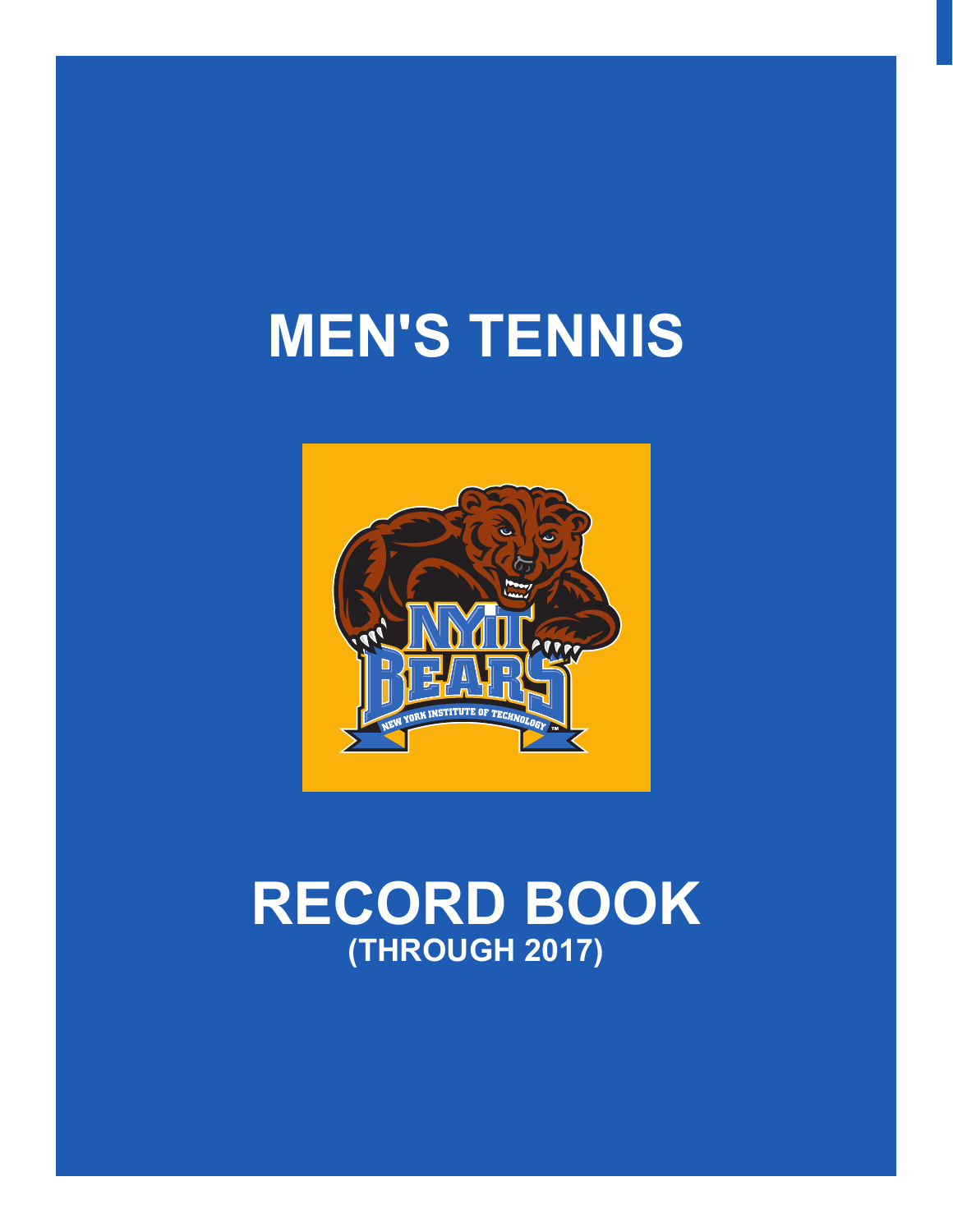## **ALL-TIME AWARDS AND RANKINGS**

## **ALL-TIME AWARDS CAPITAL ONE/CoSIDA ACADEMIC ALL-AMERICA**

Julian Marcon .............................2013

#### **CoSIDA ACADEMIC ALL-DISTRICT I**

| Julian Marcon  2012, 2013 |  |
|---------------------------|--|
|                           |  |
| Matej Selecky  2015       |  |

## **ECC PLAYER OF THE YEAR**

| Julio Pulido  2014, 2015 |  |
|--------------------------|--|
| Matej Selecky  2016      |  |

## **ECC ROOKIE OF THE YEAR**

| Pedro Peixoto  2012 |  |
|---------------------|--|
|                     |  |

## **ECC COACH OF THE YEAR**

| Jason Pasion2016 |  |  |
|------------------|--|--|
|                  |  |  |

## **ALL-EAST COAST CONFERENCE**

**First Team**

| Matej Selecky 2015, 2016<br>Nicolas Auruccio 2014<br>Rafal Charkiewicz 2014, 2015, 2016, 2017<br>Julio Pulido 2014, 2015 |  |
|--------------------------------------------------------------------------------------------------------------------------|--|
| Tomas Lieb.  2013, 2015, 2016                                                                                            |  |
|                                                                                                                          |  |
| <b>SECOND TEAM</b>                                                                                                       |  |
| Rares Ispas 2016, 2017                                                                                                   |  |
|                                                                                                                          |  |
|                                                                                                                          |  |
|                                                                                                                          |  |
|                                                                                                                          |  |
|                                                                                                                          |  |
|                                                                                                                          |  |
| Vojislav Pecikoza 2011                                                                                                   |  |
|                                                                                                                          |  |

## **ECC EXCELLENCE IN COMMUNITY AND CHARACTER AWARD**

## **ECC MEN'S TENNIS SCHOLAR-ATHLETE**

| Julian Marcon  2013 |  |
|---------------------|--|
|                     |  |

#### **WILSON/ITA EAST REGION COACH OF THE YEAR**

Jason Pasion..............................2016



*Julian Marcon was the first men's tennis student-athlete to receive Academic All-America honors after producing six straight 4.0 semesters.*

## **ITA EAST REGION MOST IMPROVED PLAYER (SENIOR)**

Tomas Lieb .................................2016

## **ITA EAST REGION PLAYER TO WATCH**

Matej Selecky .............................2016

## **1**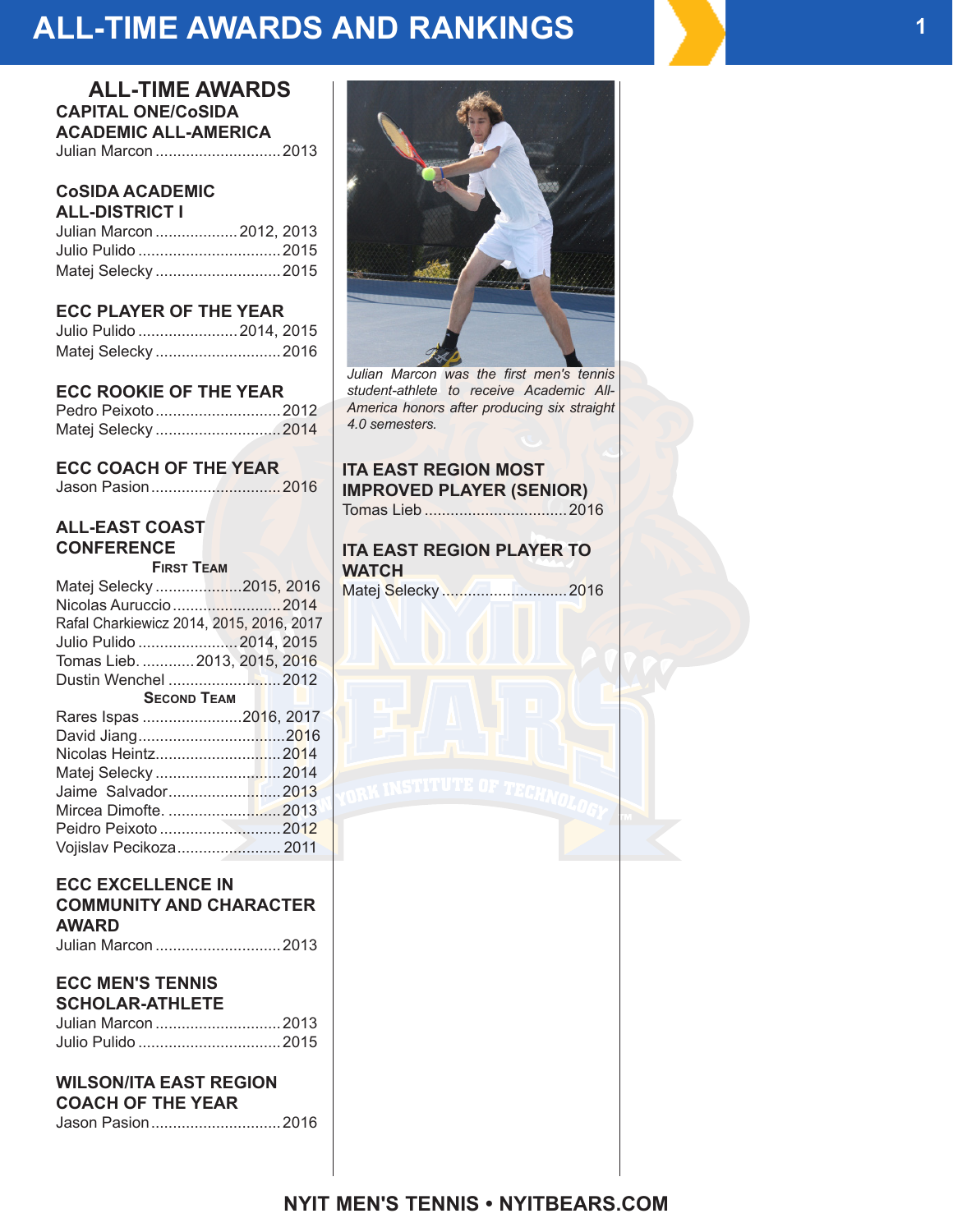# **ALL-TIME AWARDS AND RANKINGS**

## **ALL-TIME RANKINGS**

#### **ITA NATIONAL RANKINGS 2016-2017**

| Date    | <b>Player</b>                | Ranking |
|---------|------------------------------|---------|
| Nov. 21 | TeamNo. 30                   |         |
|         | Matej Selecky  No. 9         |         |
|         | Gonzales-Soler/Selecky.No.13 |         |
|         | Feb. 22 TeamNo. 28           |         |
|         | Mar. 22 TeamNo. 32           |         |

### **2015-2016**

| Date Player | <b>Example 18</b> Ranking |  |
|-------------|---------------------------|--|
| Nov. 23     | TeamNo. 29                |  |
|             | Nicolas Auruccio  No. 33  |  |
|             | Auruccio/LiebNo. 19       |  |
| Feb. 24     | TeamNo. 30                |  |
| Mar. 23     | TeamNo. 34                |  |
|             | Nicolas Auruccio  No. 42  |  |
| Apr. 27     | TeamNo. 33                |  |
| June 1      | TeamNo. 31                |  |
|             | Matej Selecky  No. 50     |  |

#### **2014-2015**

| <b>Date</b>   | Player<br><b>Example 19 Ranking</b> |  |
|---------------|-------------------------------------|--|
| <b>Nov.10</b> | TeamNo. 15                          |  |
|               | Nicolas Auruccio  No. 49            |  |
| Feb.25        | TeamNo. 14                          |  |
| Mar.25        | TeamNo. 13                          |  |
| Apr. 29       | TeamNo. 18                          |  |
|               | Julio Pulido  No. 17                |  |
|               | Lieb/PulidoNo. 23                   |  |
| <b>May 27</b> | TeamNo. 29                          |  |
|               | Julio Pulido  No. 24                |  |
|               | Lieb/Pulido  No. 21                 |  |

## **2013-2014**

| <b>Date</b>   | <b>Player</b>               | Ranking |
|---------------|-----------------------------|---------|
| <b>Nov.11</b> |                             |         |
| Feb.26        | TeamNo. 46                  |         |
| Mar. 26       | Auruccio/PulidoNo.18        |         |
|               | TeamINo. 19                 |         |
| Apr. 30       | <u> Julio Pulido No. 47</u> |         |
|               | Pulido/Selecky No. 20       |         |
|               | TeamNo. 19                  |         |
| <b>May 28</b> | Julio Pulido  No. 46        |         |
|               | Pulido/Selecky  No. 21      |         |
|               | TeamNo. 15                  |         |

## **ITA REGIONAL RANKINGS**

|      | 2016-2017 |   |
|------|-----------|---|
| ∩afo |           | Þ |

| Date    | Player                       | Ranking |
|---------|------------------------------|---------|
| Nov. 15 | TeamNo. 1                    |         |
|         | Matej Selecky  No. 1         |         |
|         | Rafal CharkiewiczNo. 2       |         |
|         | Jorge Gonzales-SolerNo. 10   |         |
|         | Rafal Navas  No. 16          |         |
|         | Rares Ispas  No. 17          |         |
|         | Gonzales-Soler/Selecky. No.2 |         |
|         | Charkiewicz/Ispas.  No.3     |         |
| Feb. 15 | Team No. 1                   |         |
| Mar. 15 | TeamNo. 1                    |         |
|         | Rafal CharkiewiczNo. 1       |         |
|         | David JiangNo. 15            |         |
|         | Rares Ispas  No. 17          |         |
|         | Charkiewicz/Ispas.  No.2     |         |
| Apr. 19 | TeamNo. 3                    |         |
|         |                              |         |

| Rafal Charkiewicz No. 2<br>Francisco Caldas No. 13<br>Rares Ispas  No. 14<br>Charkiewicz/Ispas.  No. 2<br>May 24<br>TeamNo. 2<br>Rafal CharkiewiczNo.<br>Francisco Caldas No. 13<br>Rares Ispas No. 14<br>Charkiewicz/Ispas.  No. 2 |         |
|-------------------------------------------------------------------------------------------------------------------------------------------------------------------------------------------------------------------------------------|---------|
| 2015-2016<br><b>Date</b>                                                                                                                                                                                                            |         |
| <b>Player</b><br>Теа́m No.<br>Nov. 17                                                                                                                                                                                               | Ranking |
| Nicolas Auruccio  No.                                                                                                                                                                                                               |         |
| Tomas Lieb No.<br>Rafal CharkiewiczNo. 8                                                                                                                                                                                            |         |
| Rares Ispas  No. 11                                                                                                                                                                                                                 |         |
| Auruccio/LiebNo. 3                                                                                                                                                                                                                  |         |
| Charkiewicz/Ispas.  No.7<br>Salvador/Gonzales-Soler.No.9                                                                                                                                                                            |         |
| Feb. 17<br>TeamNo. 2                                                                                                                                                                                                                |         |
| Mar. 16<br>TeamNo.                                                                                                                                                                                                                  | 2       |
| Nicolas Auruccio  No.<br>Rafal CharkiewiczNo.                                                                                                                                                                                       |         |
| Matej Selecky  No. 8                                                                                                                                                                                                                |         |
| Tomas Lieb  No. 17                                                                                                                                                                                                                  |         |
| Gonzales-Soler/Selecky. No.4                                                                                                                                                                                                        |         |
| Auruccio/LiebNo.<br>Apr. 20<br>TeamNo. 2                                                                                                                                                                                            |         |
| Matej Selecky  No.                                                                                                                                                                                                                  |         |
| David JiangNo.                                                                                                                                                                                                                      |         |
| Tomas Lieb  No. 14<br>Gonzales-Soler/Selecky. No.3                                                                                                                                                                                  |         |
| Lieb/MartinezNo. 6                                                                                                                                                                                                                  |         |
| TeamNo. 2<br>June 1                                                                                                                                                                                                                 |         |
|                                                                                                                                                                                                                                     |         |
| M <mark>atej Selec</mark> ky . <mark></mark> No. 2                                                                                                                                                                                  |         |
| David Jiang No. 9<br>Rafal Charkiewicz No. 10                                                                                                                                                                                       |         |
| Tomas Lieb  No. 15                                                                                                                                                                                                                  |         |
| Gonzales-Soler/Selecky. No.3                                                                                                                                                                                                        |         |
| Lieb/Martinez  No. 7                                                                                                                                                                                                                |         |
|                                                                                                                                                                                                                                     |         |
| 2014-2015<br>Player <sup>18</sup> <b>The Ranking</b><br><b>Date</b>                                                                                                                                                                 |         |
| TeamNo. 2<br>Nov. 3                                                                                                                                                                                                                 |         |
| Nicolas Auruccio  No. 5                                                                                                                                                                                                             |         |
| Julio Pulido  No. 7<br>Rafal Charkiewicz No. 9                                                                                                                                                                                      |         |
| Francisco Aparicio  No. 13                                                                                                                                                                                                          |         |
| Tomas Lieb No. 14                                                                                                                                                                                                                   |         |
| Matej Selecky  No. 16<br>Selecky/CharkiewiczNo. 4                                                                                                                                                                                   |         |
| Auruccio/PulidoNo. 5                                                                                                                                                                                                                |         |
| Aparicio/Lieb No. 10                                                                                                                                                                                                                |         |
| TeamNo. 2<br>Feb.18<br>Mar. 18<br>TeamNo. 2                                                                                                                                                                                         |         |
| Julio Pulido  No. 6                                                                                                                                                                                                                 |         |
| Rafal CharkiewiczNo. 7                                                                                                                                                                                                              |         |
| Matej Selecky  No. 9<br>Tomas Lieb  No. 11                                                                                                                                                                                          |         |
| David Jiang No. 13                                                                                                                                                                                                                  |         |
| Jiang/Jubera No.                                                                                                                                                                                                                    | 5       |
| Selecky/CharkiewiczNo. 6<br>Lieb/PulidoNo. 8                                                                                                                                                                                        |         |
| TeamNo. 2<br>Apr. 22<br>Julio Pulido  No. 3                                                                                                                                                                                         |         |

| <b>May 27</b>      | Tomas Lieb  No. 9<br>Rafal Charkiewicz No. 11<br>Lieb/Pulido  No.<br>Selecky/CharkiewiczNo.<br>TeamNo.<br>Julio Pulido  No.<br>Matej Selecky No.<br>Tomas Lieb No.<br>Rafal Charkiewicz No. 11<br>Lieb/Pulido  No.<br>Selecky/Charkiewicz No. 5 | 3<br>3<br>7<br>9<br>3 |
|--------------------|-------------------------------------------------------------------------------------------------------------------------------------------------------------------------------------------------------------------------------------------------|-----------------------|
| 2013-2014          |                                                                                                                                                                                                                                                 |                       |
| Date               | Player                                                                                                                                                                                                                                          | <b>Ranking</b>        |
| Nov. 11            | Nicolas Auruccio  No. 6                                                                                                                                                                                                                         |                       |
|                    | Tomas Lieb  No. 11                                                                                                                                                                                                                              |                       |
|                    | Jamie Salvador No. 17                                                                                                                                                                                                                           |                       |
|                    | Nicholas Heintz No. 19                                                                                                                                                                                                                          |                       |
|                    | Arruccio/Salvador No.                                                                                                                                                                                                                           | 3                     |
|                    | TeamNo.                                                                                                                                                                                                                                         |                       |
| Feb.19             | TeamNo.                                                                                                                                                                                                                                         |                       |
| Mar. 19            | Julio Pulido No.                                                                                                                                                                                                                                |                       |
|                    | Nicolas Auruccio  No. 6                                                                                                                                                                                                                         |                       |
|                    | Rafal Charkiewicz No.                                                                                                                                                                                                                           | 8                     |
|                    | Nicolas Heintz No.12                                                                                                                                                                                                                            |                       |
|                    | Tomas Lieb  No.15                                                                                                                                                                                                                               |                       |
|                    | Auruccio/PulidoNo. 2<br>Selecky/CharkiewiczNo.10                                                                                                                                                                                                |                       |
|                    | TeamNo. 2                                                                                                                                                                                                                                       |                       |
| Apr. 23            | Julio Pulido  No. 4                                                                                                                                                                                                                             |                       |
|                    | Nicolas Auruccio  No. 6                                                                                                                                                                                                                         |                       |
|                    | Rafal Charkiewicz No.10                                                                                                                                                                                                                         |                       |
|                    | Nicolas Heintz No.12                                                                                                                                                                                                                            |                       |
|                    | Tomas Lieb No.17                                                                                                                                                                                                                                |                       |
|                    | Matej Selecky  No.19                                                                                                                                                                                                                            |                       |
|                    | Selecky/Pulido No. 2                                                                                                                                                                                                                            |                       |
|                    | Jubera/LiebNo.                                                                                                                                                                                                                                  | 5                     |
|                    | Auruccio/Heintz  No.10                                                                                                                                                                                                                          |                       |
|                    | TeamNo. 2<br>Julio Pulido  No. 4                                                                                                                                                                                                                |                       |
| May. 28            | Nicolas Auruccio  No.                                                                                                                                                                                                                           | 5                     |
|                    | Rafal Charkiewicz No.10                                                                                                                                                                                                                         |                       |
|                    | Nicolas Heintz No.12                                                                                                                                                                                                                            |                       |
|                    | Tomas Lieb  No.16                                                                                                                                                                                                                               |                       |
|                    | Matej Selecky  No.19                                                                                                                                                                                                                            |                       |
|                    | Selecky/Pulido  No. 2                                                                                                                                                                                                                           |                       |
|                    | Auruccio/Aparicio No. 8                                                                                                                                                                                                                         |                       |
|                    | Team No. 2                                                                                                                                                                                                                                      |                       |
| 2012-2013          |                                                                                                                                                                                                                                                 |                       |
| Date               | <b>Player</b><br>Mircea DimofteNo. 12                                                                                                                                                                                                           | Ranking               |
| Nov. 16<br>Mar. 20 | Mircea DimofteNo. 11                                                                                                                                                                                                                            |                       |
| Apr. 24            | Tomas Lieb No. 7                                                                                                                                                                                                                                |                       |
|                    | Mircea DimofteNo. 17                                                                                                                                                                                                                            |                       |
|                    | Marcon/LiebNo. 4                                                                                                                                                                                                                                |                       |
| Mar. 29            | Tomas Lieb No. 7                                                                                                                                                                                                                                |                       |
|                    | Mircea DimofteNo. 16                                                                                                                                                                                                                            |                       |
|                    | Marcon/LiebNo. 5                                                                                                                                                                                                                                |                       |
| 2011-2012          |                                                                                                                                                                                                                                                 |                       |
| Date               | <b>Player</b>                                                                                                                                                                                                                                   | Ranking               |
| Nov. 9             | Dustin WenchelNo. 10                                                                                                                                                                                                                            |                       |
| Nov. 9             | Peixoto/WenchelNo. 4                                                                                                                                                                                                                            |                       |
| Mar. 21            | Dustin WenchelNo. 15                                                                                                                                                                                                                            |                       |
| Apr. 25            | Dustin WenchelNo. 13                                                                                                                                                                                                                            |                       |
| <b>May 30</b>      | Dustin WenchelNo. 13                                                                                                                                                                                                                            |                       |

## **NYIT MEN'S TENNIS • NYITBEARS.COM**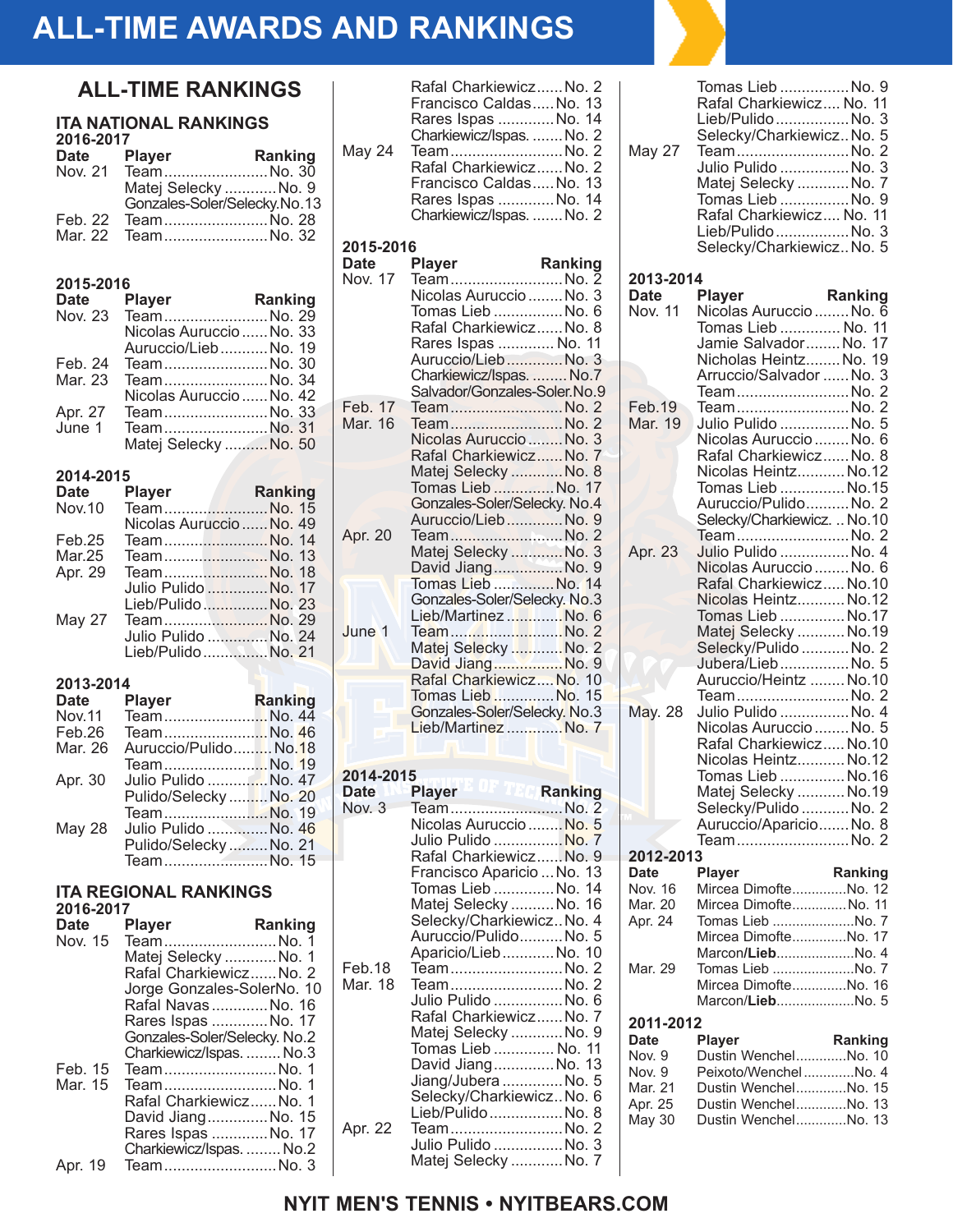## **<sup>2</sup> YEAR-BY-YEAR RESULTS ALL-TIME VS. OPPONENT**

#### 2010-11 **Record: 1-9 • ECC: 0-7 Head Coach: Kelly Waters Date Opponent Result**<br>
Mar. 22 at Fordham L, 7-0 Mar. 22 at Fordham L, 7-0 at Stonehill L, 7-2<br>Post W, 9-0 Mar. 28 Post W, 9-0<br>Mar. 31 • at Dowling L, 8-1 Mar. 31 • at Dowling L, 8-1<br>Apr. 3 • at Queens (N.Y.) L, 9-0 Apr. 3 • at Queens (N.Y.) L, 9-0<br>Apr. 7 • Queens (N.Y.) L, 9-0 Apr. 7 • Queens (N.Y.) L, 9-0 Apr. 11 • Dowling L, 7-2<br>Apr. 14 • St. Thomas Aquinas L, 6-3 Apr. 14 • St. Thomas Aquinas L, 6-3<br>Apr. 15 • University of D.C. L, 9-0 Apr. 15 • University of D.C. L, 9-0<br>Apr. 17 • St. Thomas Aquinas L, 6-3 • St. Thomas Aquinas *• ECC match* 2011-12 **Record: 11-12 • ECC: 2-2 Head Coach: Chris Frusci Date Opponent Result**<br> **Sept. 11 at University of D.C. L, 8-1** Sept. 11 at University of D.C. L, 8-1<br>Oct. 12 at Fordham L, 8-1 Oct. 12 at Fordham L, 8-1<br>Oct. 20 Dowling W, 5-4 Dowling W, 5-4<br>at ASA L, 6-3 Feb. 29 at ASA L, 6-3<br>Mar. 3 • Dowling W, 7-2 Mar. 3 • Dowling (W, 7-2<br>Mar. 4 at Philadelphia (W, 6-3) Mar. 4 at Philadelphia W, 6-3<br>Mar. 9 Nassau C.C. W, 8-0 Mar. 9 Nassau C.C.<br>Mar. 11 at Roberts Wesleyan W, 5-4 Mar. 11 at Roberts Wesleyan W, 5-4<br>Mar. 15 at Adelphi W, 8-1 Mar. 15 at Adelphi W, 8-1<br>Mar. 21 at Florida Southern L, 8-1 Mar. 21 at Florida Southern L, 8-1<br>Mar. 22 at Florida Tech L, 7-2 Mar. 22 at Florida Tech L, 7-2<br>Mar. 23 at Saint Leo L, 9-0 Mar. 23 at Saint Leo L, 9-0<br>Mar. 24 at Rollins L, 8-1 Mar. 24 at Rollins  $\begin{array}{ccc} \text{Mar. 30} & \text{at Queens (N.Y.)} \\ \text{Mar. 30} & \text{at Queens (N.Y.)} \\ \end{array}$  L, 9-0 Mar. 30 at Queens (N.Y.) L, 9-0<br>Apr. 3 St. Thomas Aquinas W, 6-3 Apr. 3 St. Thomas Aquinas<br>Apr. 4 • at St. Thomas Aqui Apr. 4 • at St. Thomas Aquinas W, 6-3<br>Apr. 5 at Bloomfield W, 9-0 Apr. 5 at Bloomfield W, 9-0<br>Apr. 7 • at Dist. Columbia L, 7-2 Apr. 7 • at Dist. Columbia L, 7-2 Apr. 9 at Post W, 9-0<br>Apr. 12 Dowling W, 5-4 Apr. 12 • Dowling W, 5-4<br>
Apr. 13 • Queens (N.Y.) L, 9-0<br>
Apr. 17 vs. Dist. Columbia % L, 5-0 Apr. 13 • Queens (N.Y.)<br>Apr. 17 vs. Dist. Columb Apr. 17 vs. Dist. Columbia % L, 5-0<br>Apr. 30 vs. Dist. Columbia ! L, 5-1 vs. Dist. Columbia ! *• ECC match; % ECC Tournament; ! NCAA Regional*

#### **2012-13** *ECC Champions*

|                               | LUU Unampiuno                                  |                  |  |
|-------------------------------|------------------------------------------------|------------------|--|
| NCAA East Region II Champions |                                                |                  |  |
| NCAA Sweet 16                 |                                                |                  |  |
| Record: 16-10 • ECC: 3-2      |                                                |                  |  |
|                               | <b>Head Coach: Chris Frusci</b>                |                  |  |
| Date                          | <b>Opponent</b>                                | Result           |  |
| Oct. 13                       | Philadelphia                                   | W. 9-0           |  |
| Oct. 14                       |                                                | W, 5-4           |  |
| Feb. 16                       | Adelphi<br>at St. Thomas Aquinas               | W, 7-2           |  |
| Feb. 21                       | at ASA College                                 | $L, 4-3$         |  |
| Mar. 2                        | Merrimack                                      | W, 6-3           |  |
| Mar. 13                       | Post                                           | W, 9-0           |  |
| Mar. 16                       | at Southern N.H.                               | L, 5-4           |  |
| Mar. 17                       | at Stonehill                                   | W, 9-0           |  |
| Mar. 20                       | at Eckerd                                      | W, 9-0           |  |
| Mar. 22                       | at Florida Tech                                | L, 5-4           |  |
| Mar. 23                       | at Saint Leo                                   | L, 8-1           |  |
| Mar. 24                       | at Rollins                                     | L, 9-0           |  |
| Mar. 27                       | • at Queens (N.Y.)                             | L, 5-4           |  |
| Mar. 29                       | at Hofstra                                     | L, 5-2           |  |
| Apr. 3                        | • at Dowling                                   | W, 9-0           |  |
| Apr. 7                        | $\bullet$ University of D.C.                   | L, 5-4           |  |
| Apr. 10                       | · St. Thomas Aquinas                           | W, 8-1           |  |
| Apr. 12                       | • at Roberts Wesleyan                          | W, 8-1           |  |
| Apr. 14                       | Chestnut Hill                                  | W, 5-4           |  |
| Apr. 16                       | at U Sciences                                  | W, 8-1           |  |
| Apr. 19                       | at Queens (N.Y.) %                             | W, 5-0           |  |
| Apr. 20                       | University of D.C. %                           | W, 5-0<br>L. 9-0 |  |
| Apr. 23<br>Apr. 28            | at Concordia (N.Y.)<br>vs Southern N.H.!       | W, 5-1           |  |
| Apr. 29                       | at Merrimack!                                  | W, 5-2           |  |
| May 8                         | vs. Armstrong !                                | L, 5-0           |  |
|                               | • ECC match; % ECC Tournament; ! NCAA Regional |                  |  |
|                               |                                                |                  |  |

| 2013-14<br><b>ECC Champions</b><br><b>NCAA East Region II Champions</b><br><b>NCAA Sweet 16</b><br>Record: 21-6 • ECC: 6-0                                                                                                                                                                         |                                                                                                                                                                                                                                                                                                                                                                                                                                                                                                                                              |                                                                                                                                                                                                                                                                                               |  |
|----------------------------------------------------------------------------------------------------------------------------------------------------------------------------------------------------------------------------------------------------------------------------------------------------|----------------------------------------------------------------------------------------------------------------------------------------------------------------------------------------------------------------------------------------------------------------------------------------------------------------------------------------------------------------------------------------------------------------------------------------------------------------------------------------------------------------------------------------------|-----------------------------------------------------------------------------------------------------------------------------------------------------------------------------------------------------------------------------------------------------------------------------------------------|--|
|                                                                                                                                                                                                                                                                                                    |                                                                                                                                                                                                                                                                                                                                                                                                                                                                                                                                              |                                                                                                                                                                                                                                                                                               |  |
| Date<br><b>S</b> ep. 15<br>Sep. 28<br>Sep. 29<br>Feb. 1<br>Feb. 7<br>Feb. 22<br>Feb. 23<br>Mar. 3<br>Mar. 8<br>Mar. 14<br>Mar. 15<br>Mar. 16<br>Mar. 17<br>Mar. 19<br>Mar. 20<br>Mar. 29<br>Mar. 30<br>Apr. 2<br>Apr. 5<br>Apr. 11<br>Apr. 16<br>Apr. 19<br>Apr. 25<br>Apr. 26<br>May. 3<br>May. 4 | <b>Head Coach: Chris Frusci</b><br><b>Opponent</b><br>at Adelphi<br>at Fordham<br>Chestnut Hill<br>Fordham<br>St. Thomas Aquinas *<br>Southern N.H.<br>NJIT<br>vs. ASA<br>Fairleigh Dickinson<br>vs. Southern Ind.<br>at #8 Saint Leo<br>at #15 Rollins<br>at #45 Florida Tech<br>at Lynn<br>at Barry<br>•at Daemen<br>•at Roberts Wesleyan<br>•at Queens (N.Y.)<br>at Merrimack<br>•Dist. Columbia<br>at Concordia (N.Y.)<br>•at Dowling<br>vs. St. Thomas Aquinas %<br>vs. Queens (N.Y.) %<br>vs. Queens (N.Y.) !<br><b>Chestnut Hill!</b> | Result<br>W. 9-0<br>W. 4-3<br>W. 6-3<br>W. 7-2<br>W. 8-1<br>W, 9-0<br>W. 5-4<br>$L, 5-2$<br>W. 5-2<br>W. 7-2<br>$L, 6-3$<br>W, 6-3<br>W, 5-0<br>L. 6-3<br>$L, 7-2$<br>W, 9-0<br>W, 8-1<br>W. 8-1<br>W. 8-1<br>W. 9-0<br>$L.6-3$<br>W. 9-0<br>W. 5-0<br>W, 5-0<br>W. 5-0<br>W, 5-1<br>$L, 5-1$ |  |
| May. 14                                                                                                                                                                                                                                                                                            | vs. Armstrong #<br>· ECC match; % ECC Tournament; ! NCAA Regional,<br>#NCAA Sweet 16                                                                                                                                                                                                                                                                                                                                                                                                                                                         |                                                                                                                                                                                                                                                                                               |  |

## 2014-15

|                    | <b>ECC Champions</b>                            |                  |
|--------------------|-------------------------------------------------|------------------|
|                    | <b>NCAA East Region II Champions</b>            |                  |
|                    | <b>NCAA Sweet 16</b>                            |                  |
|                    | Record: 15-8 • ECC: 6-0                         |                  |
|                    | <b>Head Coach: Jason Pasion</b>                 |                  |
| Date               | <b>Opponent</b>                                 | <b>Result</b>    |
| Sep. 19            | at Chestnut Hill                                | W. 8-1           |
| Feb 13             | vs. ASA College                                 | $L, 4-3$         |
| Feb 20             | at Adelphi                                      | W, 8-1           |
| Feb 27             | at S. New Hampshire                             | W, 8-1           |
| Feb 28             | at Merrimack                                    | W, 8-1           |
| Mar 13             | at NJIT                                         | $L, 4-3$         |
| Mar 16             | vs. SE Oklahoma                                 | W, 7-2           |
| Mar 17             | at Lynn                                         | $L, 9-0$         |
| Mar 18             | at Rollins                                      | L. 7-2           |
| Mar 20             | vs. Barry                                       | $L, 6-3$         |
| Mar 21             | at Saint Leo                                    | $L, 6-3$         |
| Mar. 25            | • at Queens (N.Y.)                              | W, 6-3           |
| Mar. 28            | • at St. Thomas Aquinas                         | W, 8-1           |
| Apr. 4             | • at District of Columbia                       | W, 8-1           |
| Apr. 9             | • at Dowling                                    | W, 9-0           |
| Apr. 16            | at Concordia (N.Y.)                             | L, 7-2           |
| Apr. 17            | • Roberts Wesleyan<br>• Daemen                  | W. 9-0           |
| Apr. 18<br>Apr. 24 | vs. Roberts Wesleyan %                          | W, 9-0<br>W, 5-0 |
| Apr. 25            | at Queens %                                     | W, 5-0           |
| May 2              | vs. District of Columbia !                      | W, 5-0           |
| May 3              | vs. Merrimack !                                 | W, 5-1           |
| May 13             | vs. Bluefield State #                           | L. 5-4           |
|                    | • ECC match; % ECC Tournament; ! NCAA Regional, |                  |

| 2015-16       |                                      |        |  |
|---------------|--------------------------------------|--------|--|
|               | <b>ECC Champions</b>                 |        |  |
|               | <b>NCAA East Region II Champions</b> |        |  |
|               | NCAĂ Elite 8                         |        |  |
|               | Record: 21-4 • ECC: 5-0              |        |  |
|               | Head Coach: Jason Pasion             |        |  |
| Date          | <b>Opponent</b>                      | Result |  |
| Sep. 17       | Fairleigh Dickinson                  | W. 5-4 |  |
| Feb. 6        | Youngstown St.                       | W. 6-3 |  |
| Feb. 19       | at Adelphi                           | W, 8-1 |  |
| Feb. 26       | at Merrimack                         | W, 8-1 |  |
| Feb. 27       | at S. New Hampshire                  | W, 6-3 |  |
| Mar. 7        | vs. ASA College                      | W, 8-1 |  |
| Mar. 20       | at Barry                             | L. 7-2 |  |
| Mar. 22       | at Lynn                              | L, 5-2 |  |
| Mar. 23       | at Rollins                           | L, 6-3 |  |
| Mar. 30       | • District of Columbia               | W, 9-0 |  |
| Apr. 4        | Caldwell                             | W, 7-2 |  |
| Apr. 8        | Chestnut Hill                        | W, 8-1 |  |
| Apr. 14       | at Le Moyne                          | W. 9-0 |  |
| Apr. 15       | • at Roberts Wesleyan                | W, 9-0 |  |
| Apr. 16       | • at Daemen                          | W, 8-1 |  |
| Apr. 17       | at Edinboro                          | W, 8-1 |  |
| Apr. 18       | at Mercyhurst                        | W. 8-1 |  |
| Apr. 20       | • Queens (N.Y.)                      | W, 7-2 |  |
| Apr. 23       | • St. Thomas Aquinas                 | W, 8-1 |  |
| Apr. 29       | vs. St. Thomas Aquinas%W, 5-0        |        |  |
| Apr. 30       | at Queens%                           | W, 5-3 |  |
| May 9         | Merrimack!                           | W, 5-0 |  |
| <b>May 10</b> | Chestnut Hill!                       | W, 5-1 |  |
| May 18        | vs, Indianapolis #                   | W, 5-4 |  |
| <b>May 19</b> | vs. Armstrong State #                | L. 6-1 |  |
|               |                                      |        |  |

*• ECC match; % ECC Tournament; ! NCAA Regional, #NCAA Sweet 16/Elite 8*

#### 2016-17

| <b>NCAA East Region II Champions</b>            |                         |                                    |  |          |
|-------------------------------------------------|-------------------------|------------------------------------|--|----------|
| <b>NCAA</b> Sweet 16                            |                         |                                    |  |          |
|                                                 | Record: 13-6 • ECC: 4-1 |                                    |  |          |
|                                                 |                         | <b>Head Coach: Rich Bustamante</b> |  |          |
| Date                                            |                         | <b>Opponent</b>                    |  | Result   |
| Oct. 5                                          |                         | at Fairleigh Dickinson             |  | L, $5-0$ |
| Feb. 18                                         |                         | USciences                          |  | W. 8-1   |
| Feb. 28                                         |                         | at Adelphi                         |  | W. 8-1   |
| Mar. 11                                         |                         | S. New Hampshire                   |  | W. 7-2   |
| Mar. 11                                         |                         | Le Moyne                           |  | W. 6-3   |
| Mar. 18                                         |                         | Merrimack                          |  | W, 7-2   |
| Mar. 24                                         |                         | at Chestnut Hill                   |  | L. 6-3   |
| Mar. 31                                         |                         | • vs. Roberts Wesleyan             |  | W. 6-3   |
| Apr. 1                                          |                         | • Daemen                           |  | W. 7-2   |
| Apr. 5                                          |                         | • at Queens (N.Y.)                 |  | L. 8-1   |
| Apr. 8                                          |                         | · at St. Thomas Aquinas            |  | W. 7-2   |
| Apr. 10                                         |                         | Caldwell                           |  | W. 9-0   |
| Apr. 14                                         |                         | • at District of Columbia          |  | W, 6-3   |
| Apr. 15                                         |                         | vs. Bluefield State                |  | L. 6-3   |
| Apr. 21                                         |                         | vs. District of Columbia% W, 5-1   |  |          |
| Apr. 22                                         |                         | at Queens (N.Y.) %                 |  | $L, 5-1$ |
| Apr. 29                                         |                         | vs. District of Columbia ! W, 5-1  |  |          |
| Apr. 30                                         |                         | at Chestnut Hill !                 |  | W. 5-2   |
| May 9                                           |                         | vs. Hawaii Pacific #               |  | L. 5-1   |
| • ECC match; % ECC Tournament; ! NCAA Regional, |                         |                                    |  |          |
| #NCAA Sweet 16                                  |                         |                                    |  |          |